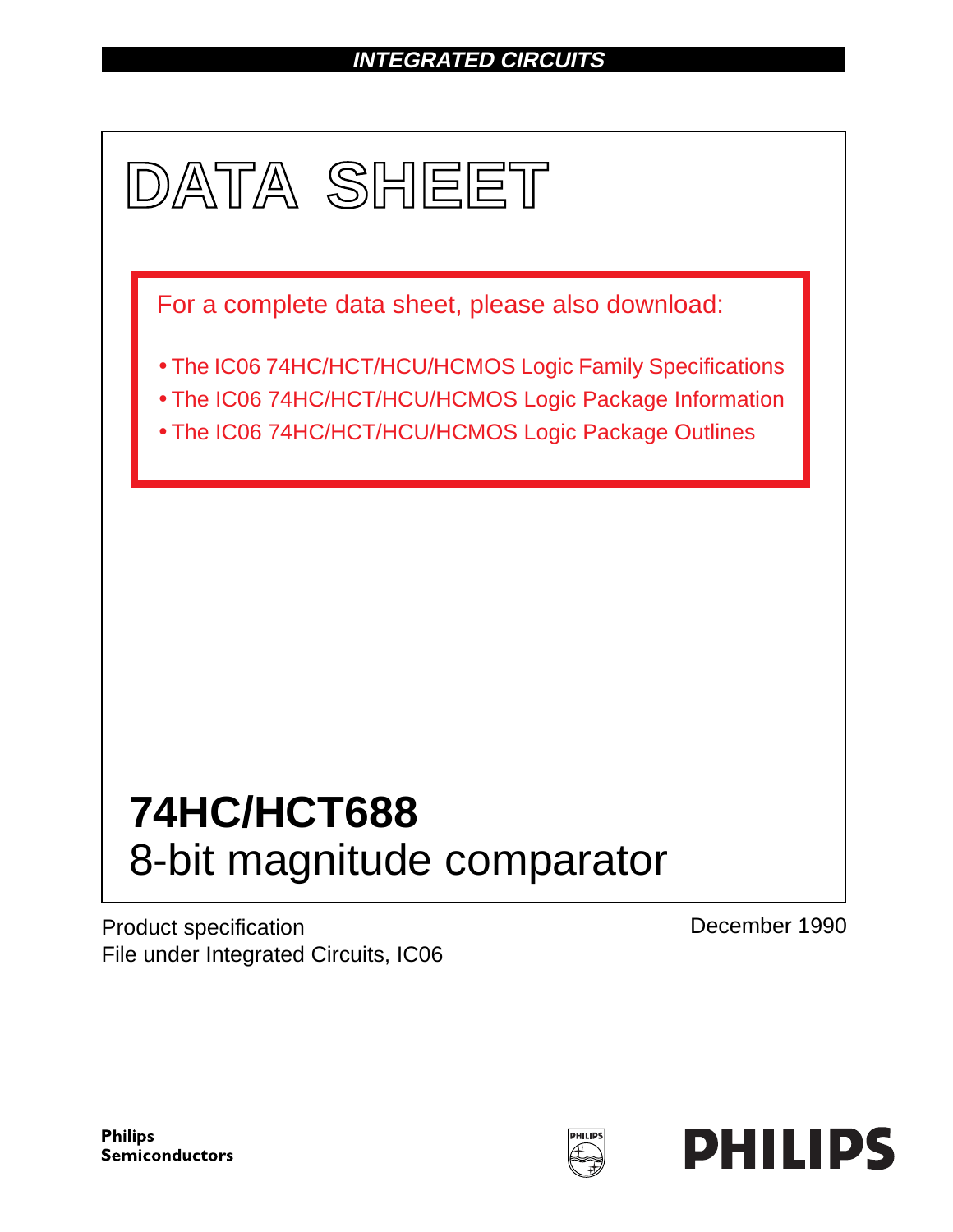## **8-bit magnitude comparator 74HC/HCT688**

## **FEATURES**

- Compare two 8-bit words
- Output capability: standard
- I<sub>CC</sub> category: MSI

## **GENERAL DESCRIPTION**

The 74HC/HCT688 are high-speed Si-gate CMOS devices and are pin compatible with low power Schottky TTL (LSTTL). They are specified in compliance with JEDEC standard no. 7A.

The 74HC/HCT688 are 8-bit magnitude comparators. They perform comparison of two 8-bit binary or BCD words.

The output provides  $\overline{P} = \overline{Q}$ .

## **QUICK REFERENCE DATA**

GND = 0 V;  $T_{amb}$  = 25 °C;  $t_r = t_f = 6$  ns

| <b>SYMBOL</b>                     | <b>PARAMETER</b>                                        | <b>CONDITIONS</b>             | <b>TYPICAL</b> | <b>UNIT</b> |    |  |
|-----------------------------------|---------------------------------------------------------|-------------------------------|----------------|-------------|----|--|
|                                   |                                                         |                               | НC             | <b>HCT</b>  |    |  |
| t <sub>PHL</sub> t <sub>PLH</sub> | propagation delay                                       | $C_L$ = 15 pF; $V_{CC}$ = 5 V |                |             |    |  |
|                                   | $P_n$ , Q <sub>n</sub> to $\overline{P} = \overline{Q}$ |                               | 17             | 17          | ns |  |
|                                   | E to $\overline{P} = \overline{Q}$                      |                               | 8              | 12          | ns |  |
| $\mathsf{C}_1$                    | input capacitance                                       |                               | 3.5            | 3.5         | рF |  |
| $\mathtt{C_{PD}}$                 | power dissipation capacitance per package               | notes 1 and 2                 | 30             | 30          | рF |  |

### **Notes**

1. C<sub>PD</sub> is used to determine the dynamic power dissipation ( $P_D$  in  $\mu W$ ):

 $P_D = C_{PD} \times V_{CC}^2 \times f_i + \sum (C_L \times V_{CC}^2 \times f_0)$  where:

 $f_i$  = input frequency in MHz

 $f<sub>o</sub>$  = output frequency in MHz

 $\Sigma$  (C<sub>L</sub> × V<sub>CC</sub><sup>2</sup> × f<sub>o</sub>) = sum of outputs

 $C_1$  = output load capacitance in pF

 $V_{CC}$  = supply voltage in V

2. For HC the condition is  $V_1$  = GND to  $V_{CC}$ For HCT the condition is  $V_1$  = GND to  $V_{CC}$  – 1.5 V

## **ORDERING INFORMATION**

See "74HC/HCT/HCU/HCMOS Logic Package Information".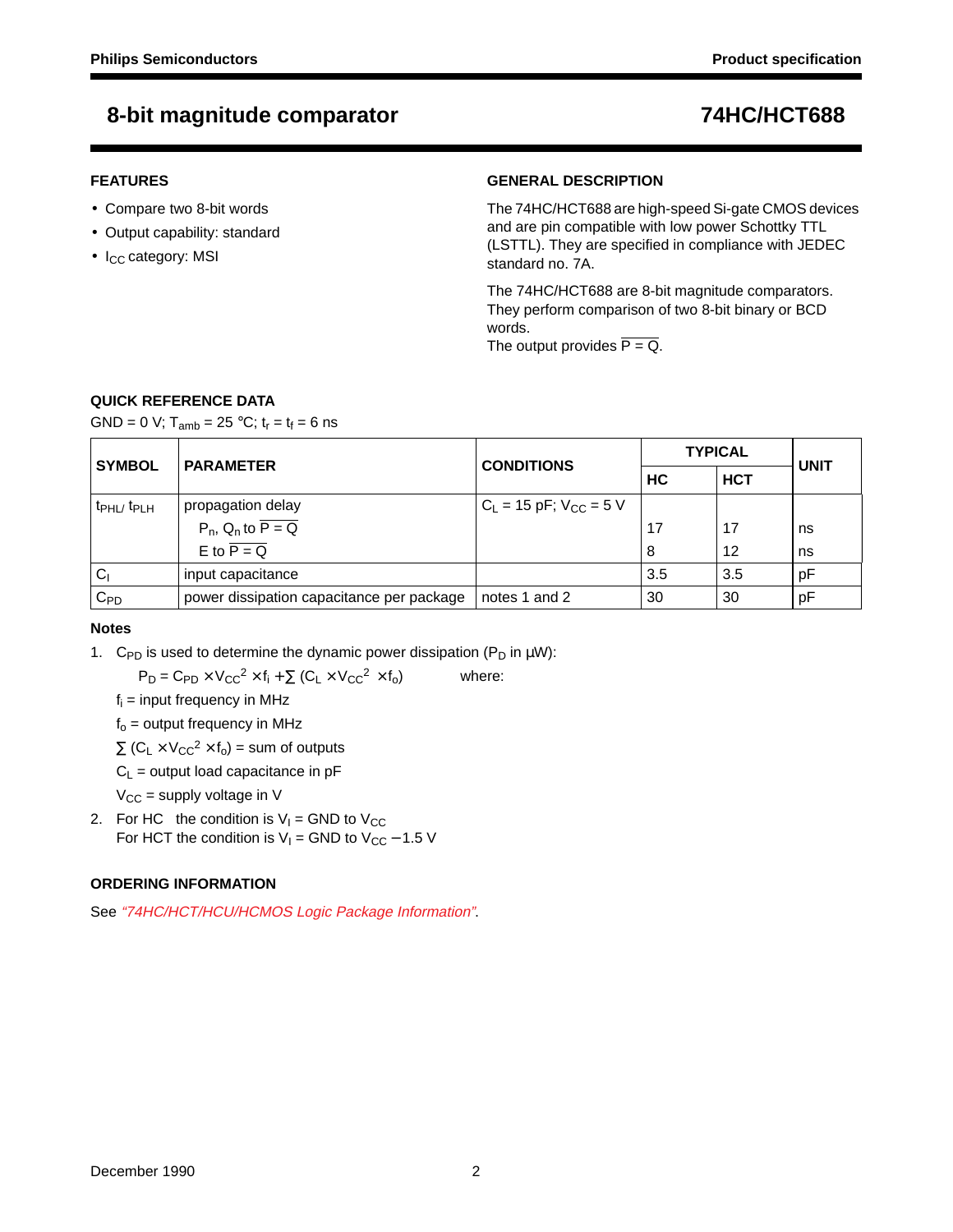## 8-bit magnitude comparator and the magnitude of the comparator of the magnitude of the magnitude of the magnitude of the magnitude of the magnitude of the magnitude of the magnitude of the magnitude of the magnitude of the

## **PIN DESCRIPTION**

| PIN NO.                    | <b>SYMBOL</b>  | <b>NAME AND FUNCTION</b>  |
|----------------------------|----------------|---------------------------|
|                            |                | enable input (active LOW) |
| 2, 4, 6, 8, 11, 13, 15, 17 | $P_0$ to $P_7$ | word inputs               |
| 3, 5, 7, 9, 12, 14, 16, 18 | $Q_0$ to $Q_7$ | word inputs               |
| 10                         | <b>GND</b>     | ground (0 V)              |
| 19                         | $P = Q$        | equal to output           |
| 20                         | $V_{CC}$       | positive supply voltage   |

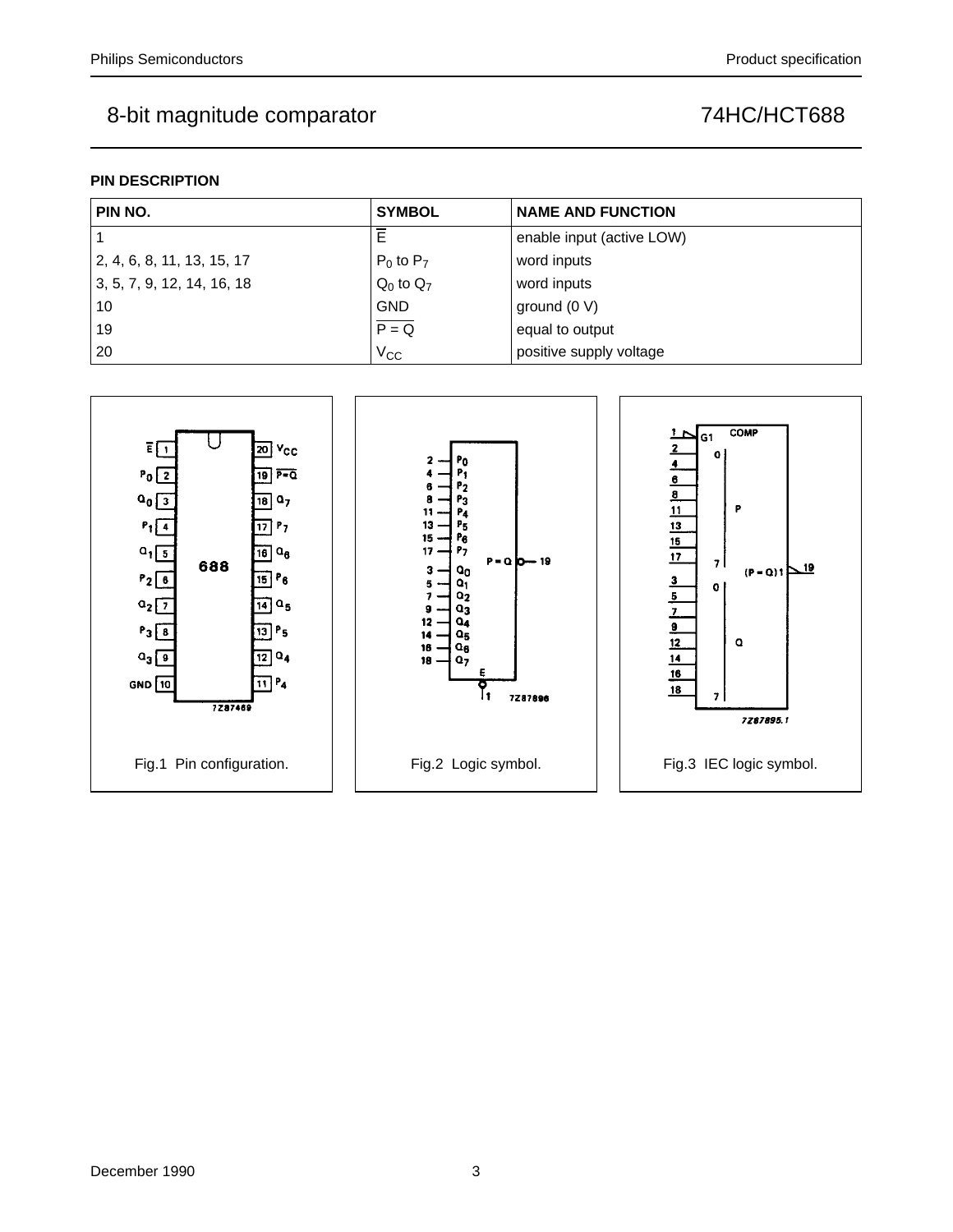# 8-bit magnitude comparator **74HC/HCT688**



## **FUNCTION TABLE**

| <b>INPUTS</b>      | <b>OUTPUT</b> |  |  |  |
|--------------------|---------------|--|--|--|
| DATA $P_n$ , $Q_n$ | $P = Q$       |  |  |  |
| $P = Q$            |               |  |  |  |
|                    |               |  |  |  |
| P > Q              |               |  |  |  |
| P < Q              |               |  |  |  |

## **Notes**

1.  $H = HIGH$  voltage level

L = LOW voltage level

 $X =$  don't care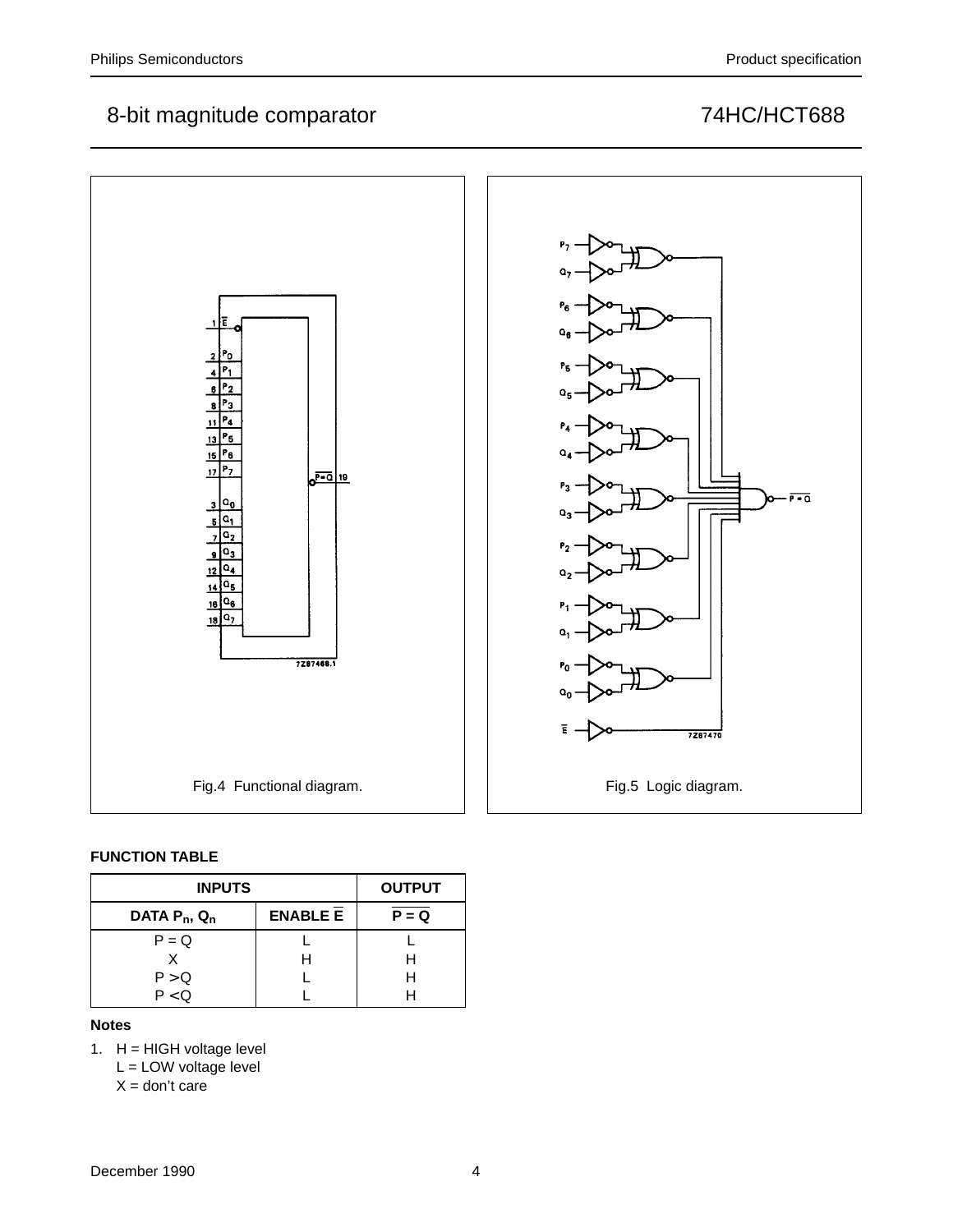## 8-bit magnitude comparator **74HC/HCT688**

## **DC CHARACTERISTICS FOR 74HC**

For the DC characteristics see "74HC/HCT/HCU/HCMOS Logic Family Specifications".

Output capability: standard I<sub>CC</sub> category: MSI

## **AC CHARACTERISTICS FOR 74HC**

GND = 0 V;  $t_r = t_f = 6$  ns;  $C_L = 50$  pF

|                                           | <b>PARAMETER</b>                                                             | $T_{amb}$ (°C) |                           |                 |      |                 |      |                 |                              | <b>TEST CONDITIONS</b> |              |
|-------------------------------------------|------------------------------------------------------------------------------|----------------|---------------------------|-----------------|------|-----------------|------|-----------------|------------------------------|------------------------|--------------|
| <b>SYMBOL</b>                             |                                                                              | <b>74HC</b>    |                           |                 |      |                 |      |                 |                              |                        |              |
|                                           |                                                                              | $+25$          |                           | $-40$ to $+85$  |      | $-40$ to $+125$ |      | <b>UNIT</b>     | <b>V<sub>cc</sub></b><br>(V) | <b>WAVEFORMS</b>       |              |
|                                           |                                                                              | min.           | typ.                      | max.            | min. | max.            | min. | max.            |                              |                        |              |
| $t_{\rm PHL}$ / $t_{\rm PLH}$             | propagation delay<br>$P_n$ , Q <sub>n</sub> to $\overline{P} = \overline{Q}$ |                | 55<br>20<br>16            | 170<br>34<br>29 |      | 215<br>43<br>37 |      | 255<br>51<br>43 | ns                           | 2.0<br>4.5<br>6.0      | Fig.6        |
| t <sub>PHL</sub> / t <sub>PLH</sub>       | propagation delay<br>E to $P = Q$                                            |                | 28<br>10<br>8             | 120<br>24<br>20 |      | 150<br>30<br>26 |      | 180<br>36<br>31 | ns                           | 2.0<br>4.5<br>6.0      | Fig.7        |
| $t$ <sub>THL</sub> $/$ $t$ <sub>TLH</sub> | output transition time                                                       |                | 19<br>$\overline{ }$<br>6 | 75<br>15<br>13  |      | 95<br>19<br>16  |      | 110<br>22<br>19 | ns                           | 2.0<br>4.5<br>6.0      | Figs 6 and 7 |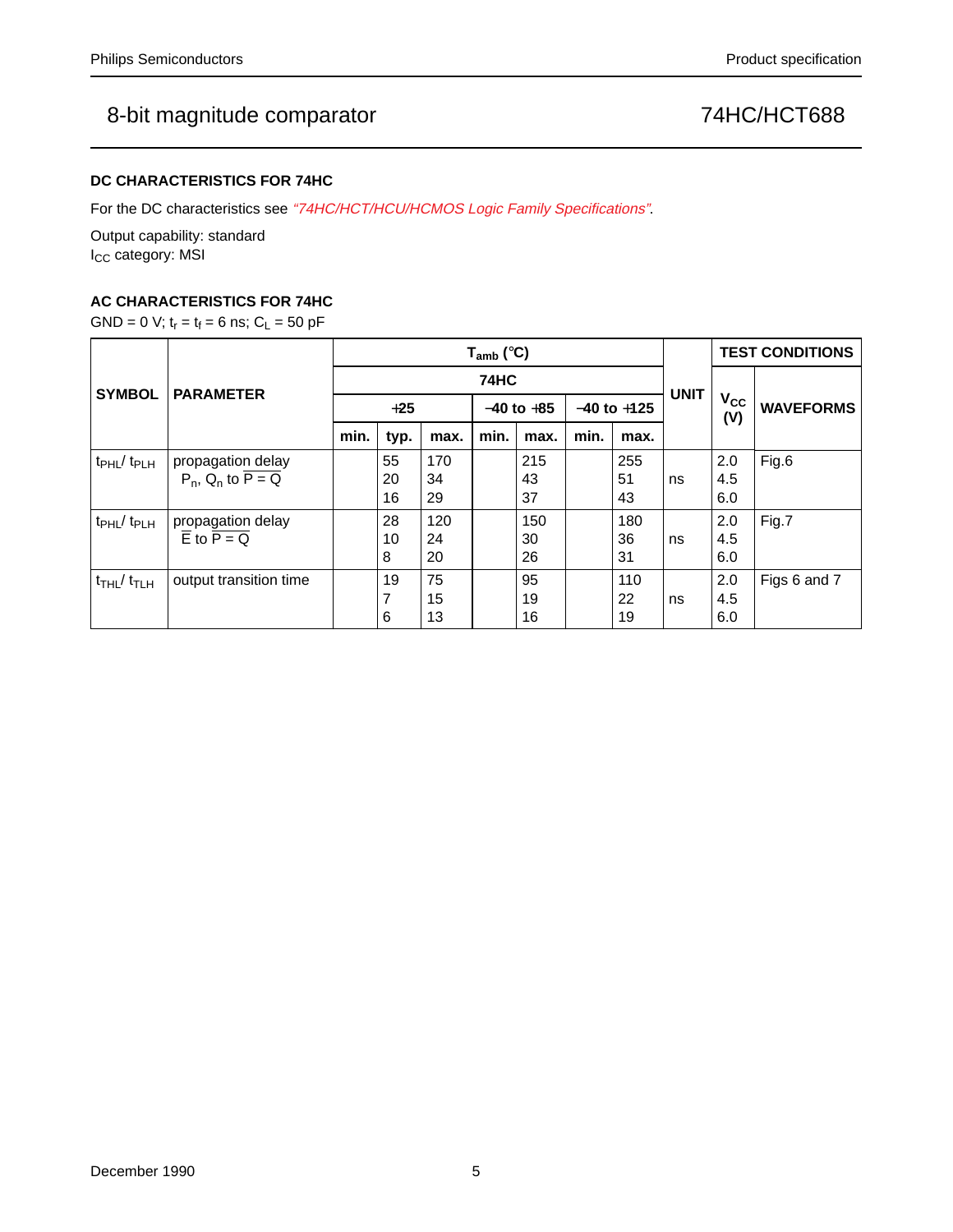## 8-bit magnitude comparator and the comparator of the T4HC/HCT688

## **DC CHARACTERISTICS FOR 74HCT**

For the DC characteristics see "74HC/HCT/HCU/HCMOS Logic Family Specifications".

Output capability: standard I<sub>CC</sub> category: MSI

### **Note to HCT types**

The value of additional quiescent supply current ( $\Delta I_{CC}$ ) for a unit load of 1 is given in the family specifications. To determine ∆I<sub>CC</sub> per input, multiply this value by the unit load coefficient shown in the table below.

| <b>INPUT</b>  | <b>UNIT LOAD COEFFICIENT</b> |  |  |  |  |  |
|---------------|------------------------------|--|--|--|--|--|
|               | 0.35                         |  |  |  |  |  |
| $\frac{u}{E}$ | 0.35                         |  |  |  |  |  |
|               | 0.70                         |  |  |  |  |  |

## **AC CHARACTERISTICS FOR 74HCT**

 $GND = 0$  V;  $t_r = t_f = 6$  ns;  $C_L = 50$  pF

|                                        | <b>PARAMETER</b>                                                             | $T_{amb}$ (°C) |      |      |                |      |                 |      | <b>UNIT</b> | <b>TEST CONDITIONS</b> |                  |
|----------------------------------------|------------------------------------------------------------------------------|----------------|------|------|----------------|------|-----------------|------|-------------|------------------------|------------------|
| <b>SYMBOL</b>                          |                                                                              | 74HCT          |      |      |                |      |                 |      |             |                        |                  |
|                                        |                                                                              | $+25$          |      |      | $-40$ to $+85$ |      | $-40$ to $+125$ |      |             | $V_{CC}$<br>(V)        | <b>WAVEFORMS</b> |
|                                        |                                                                              | min.           | typ. | max. | min.           | max. | min.            | max. |             |                        |                  |
| $t_{\rm PHL}$ / $t_{\rm PLH}$          | propagation delay<br>$P_n$ , Q <sub>n</sub> to $\overline{P} = \overline{Q}$ |                | 20   | 34   |                | 43   |                 | 51   | ns          | 4.5                    | Fig.6            |
| $t_{\rm PHL}$ / $t_{\rm PLH}$          | propagation delay<br>$\overline{E}$ to $\overline{P} = Q$                    |                | 18   | 24   |                | 30   |                 | 36   | ns          | 4.5                    | Fig.7            |
| $t$ <sub>THL</sub> $/t$ <sub>TLH</sub> | output transition time                                                       |                |      | 15   |                | 19   |                 | 22   | ns          | 4.5                    | Figs 6 and 7     |